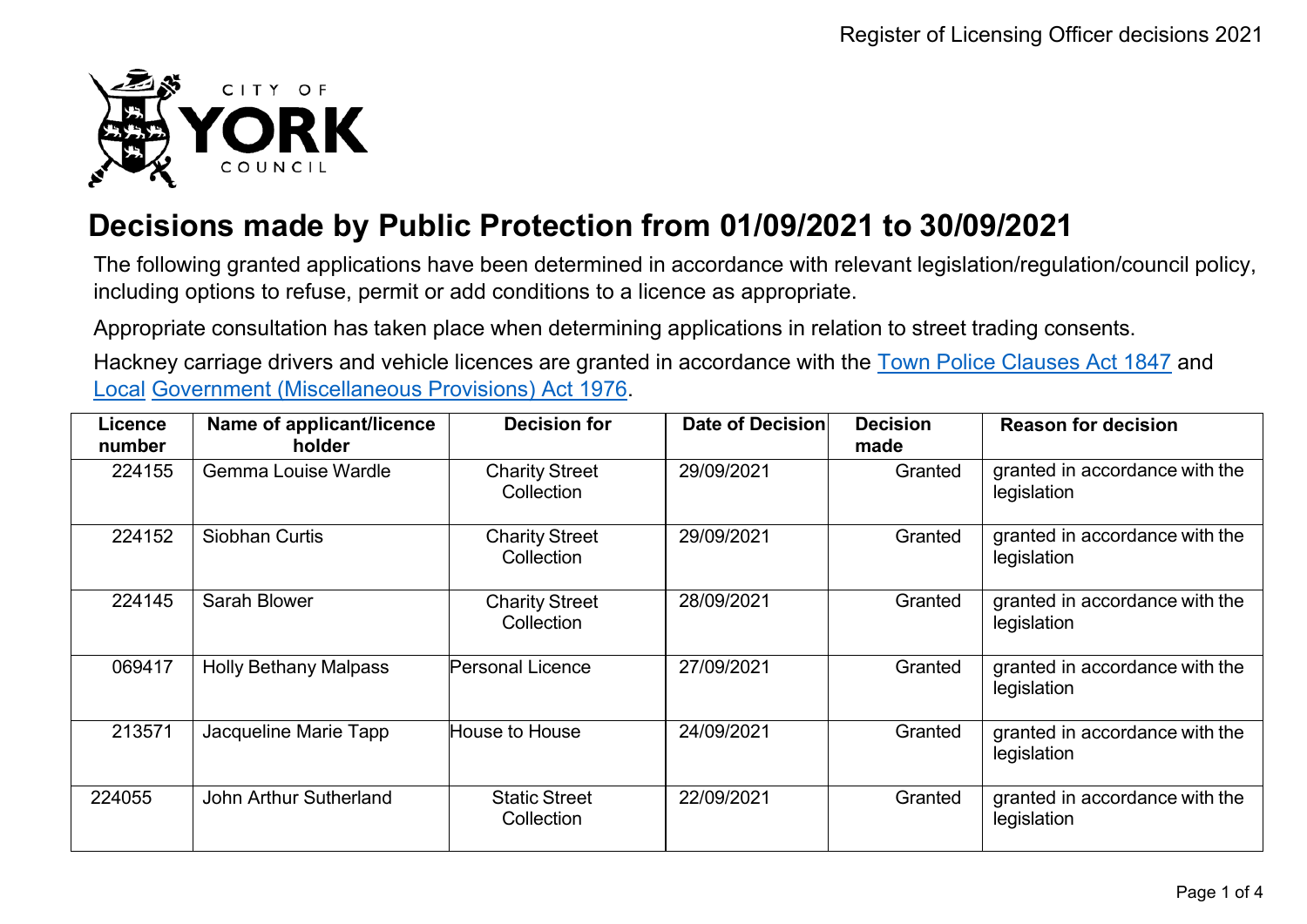Register of Licensing Officer decisions 2021

| Licence<br>number | Name of applicant/licence<br>holder         | <b>Decision for</b>                 | Date of Decision | <b>Decision</b><br>made | <b>Reason for decision</b>                    |
|-------------------|---------------------------------------------|-------------------------------------|------------------|-------------------------|-----------------------------------------------|
| 69398             | <b>Tyler Robert Warnes</b>                  | Personal Licence                    | 22/09/2021       | Granted                 | granted in accordance with the<br>legislation |
| 011438            | <b>York City Knights RLFC</b>               | <b>Small Society Lottery</b>        | 23/09/2021       | Granted                 | Granted                                       |
| 202698            | Dovile Stasiuleviciene                      | House to House                      | 23/09/2021       | Granted                 | granted in accordance with the<br>legislation |
| 069397            | Amber Jessica Hood- Bloore Personal Licence |                                     | 22/09/2021       | Granted                 | granted in accordance with the<br>legislation |
| 069396            | Tamara Katherine O'brien Personal Licence   |                                     | 22/09/2021       | Granted                 | granted in accordance with the<br>legislation |
| 069395            | <b>Daniel Ferraioli</b>                     | <b>Personal Licence</b>             | 22/09/2021       | Granted                 | granted in accordance with the<br>legislation |
| 224043            | Sarah Atkinson                              | <b>Charity Street</b><br>Collection | 22/09/2021       | Granted                 | granted in accordance with the<br>legislation |
| 069394            | <b>Jared Daniel Haag More</b>               | Personal Licence                    | 22/09/2021       | Granted                 | granted in accordance with the<br>legislation |
| 069387            | <b>Stephanie Fawdington</b>                 | <b>Personal Licence</b>             | 21/09/2021       | Granted                 | granted in accordance with the<br>legislation |
| 069386            | Danielle Jade Ives-<br>Gardiner             | <b>Personal Licence</b>             | 21/09/2021       | Granted                 | granted in accordance with<br>the legislation |
| 063982            | <b>Carol Henderson</b>                      | <b>Personal Licence</b>             | 20/09/2021       | Granted                 | granted in accordance with the<br>legislation |
| 069381            | Linda Copeland                              | <b>Personal Licence</b>             | 20/09/2021       | Granted                 | granted in accordance with the<br>legislation |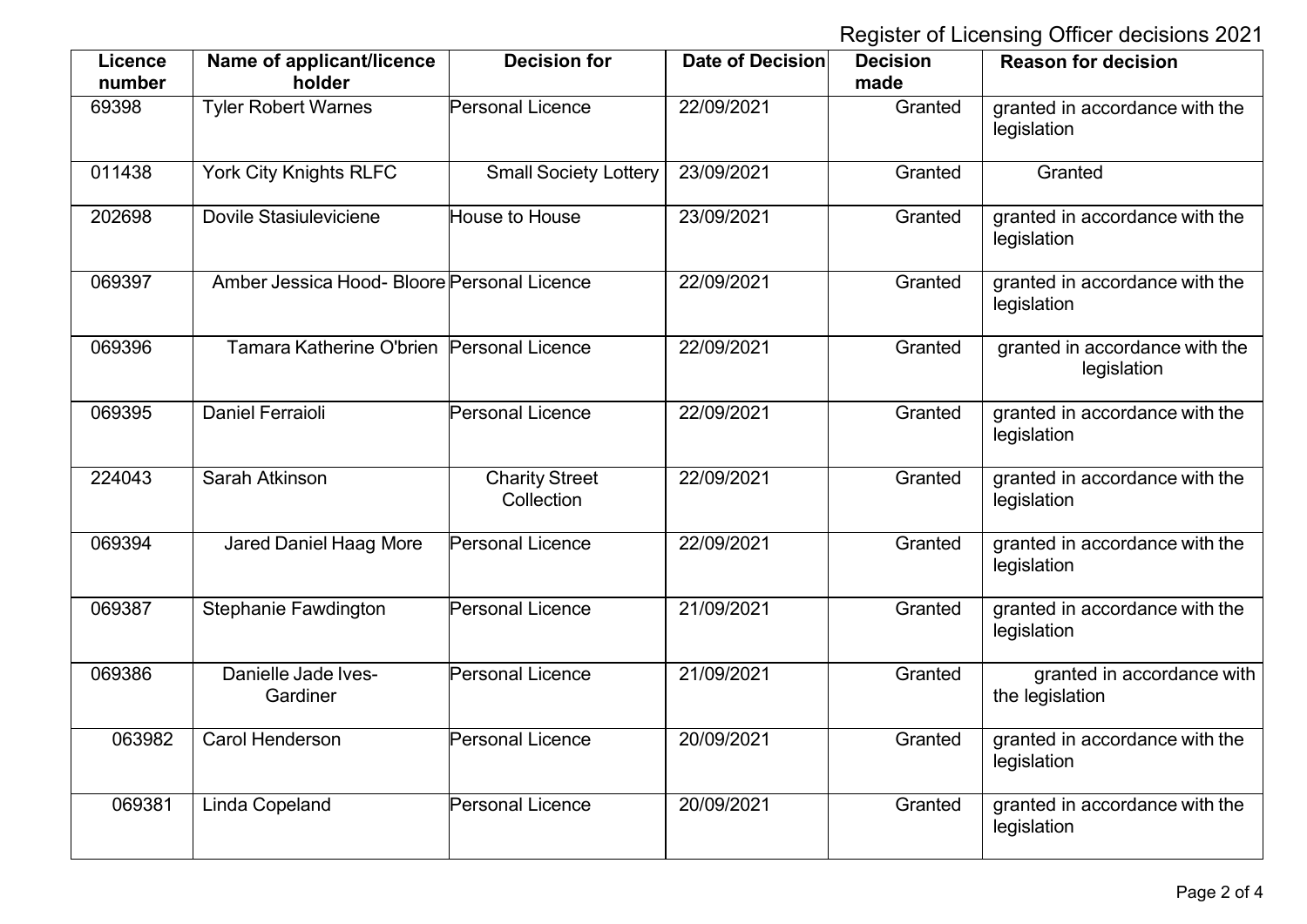Register of Licensing Officer decisions 2021

| <b>Licence</b><br>number | Name of applicant/licence<br>holder | <b>Decision for</b>                    | Date of Decision | <b>Decision</b><br>made | <b>Reason for decision</b>                    |
|--------------------------|-------------------------------------|----------------------------------------|------------------|-------------------------|-----------------------------------------------|
| 069378                   | Mark Anthony Smith-Lane             | <b>Personal Licence</b>                | 20/09/2021       | Granted                 | granted in accordance with the<br>legislation |
| 069376                   | Melanie Louise Dyson                | <b>Personal Licence</b>                | 20/09/2021       | Granted                 | granted in accordance with the<br>legislation |
| 069374                   | Rebecca Lucy Ellis- Lynch           | <b>Personal Licence</b>                | 20/09/2021       | Granted                 | granted in accordance with the<br>legislation |
| 224001                   | <b>Kimberley Davies</b>             | House to House                         | 20/09/2021       | Granted                 | granted in accordance with the<br>legislation |
| 223999                   | <b>Ian Crowther</b>                 | <b>Static Street</b><br>Collection     | 20/09/2021       | Granted                 | granted in accordance with the<br>legislation |
| 069365                   | Oi Hong Ng                          | Personal Licence                       | 19/09/2021       | Granted                 | granted in accordance with<br>the legislation |
| 069354                   | <b>Lilly Hind</b>                   | Practitioner<br>Registration           | 16/09/2021       | Granted                 | granted in accordance with the<br>legislation |
| 223944                   | <b>Siobhan Curtis</b>               | <b>Charitable Street</b><br>Collection | 16/09/2021       | Granted                 | granted in accordance with the<br>legislation |
| 069338                   | Jacqueline Garside                  | Practitioner<br>Registration           | 13/09/2021       | Granted                 | granted in accordance with the<br>legislation |
| 069336                   | Simon Haddock                       | <b>Personal Licence</b>                | 13/09/2021       | Granted                 | granted in accordance with the<br>legislation |
| 223840                   | Thomas Lay                          | <b>Street Collection</b>               | 10/09/2021       | Granted                 | granted in accordance with the<br>legislation |
| 069292                   | Darren Facchini                     | <b>Personal Licence</b>                | 09/09/2021       | Granted                 | granted in accordance with the<br>legislation |